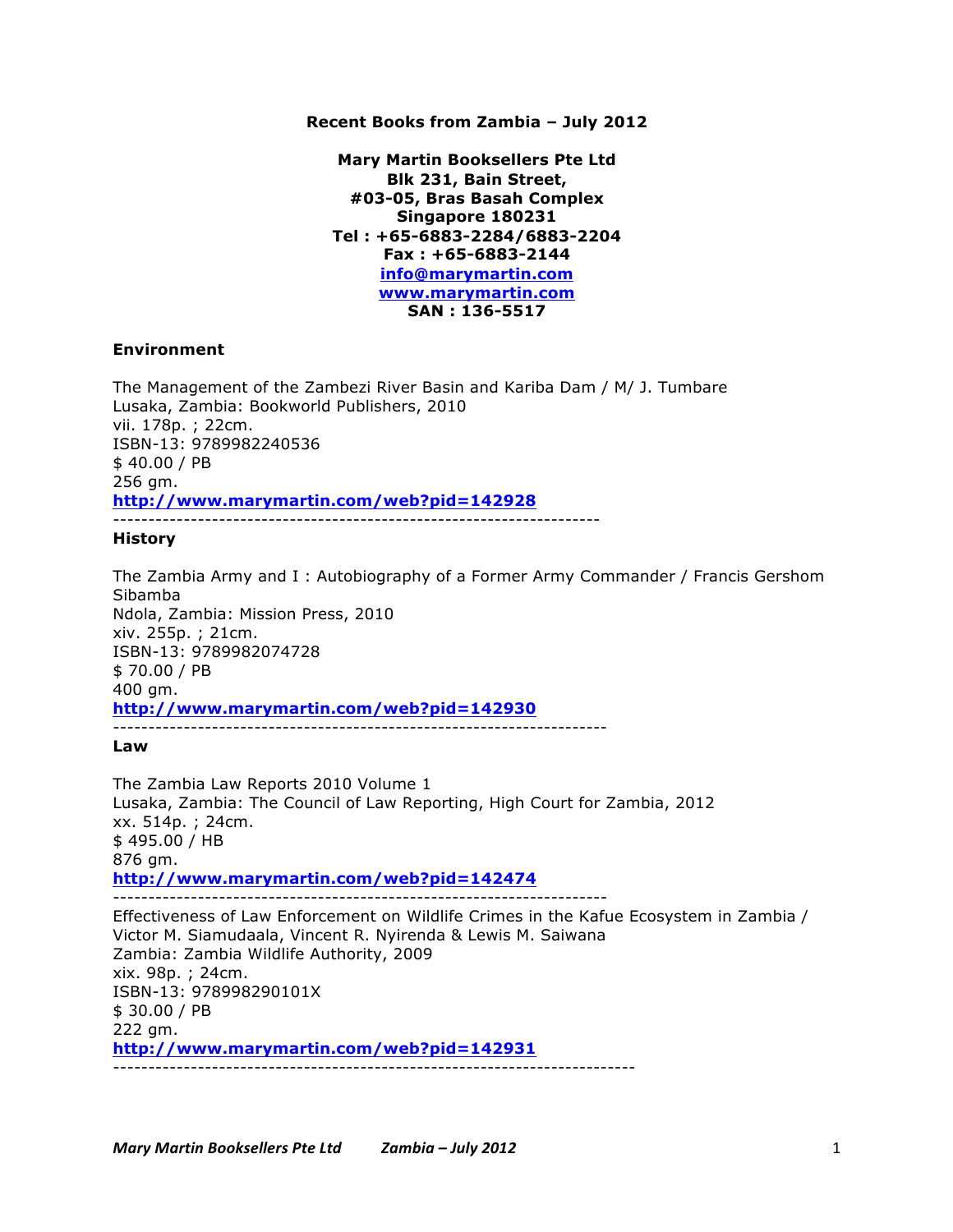# **Literature**

Stolen Heart / Geoffrey Musonda Zambia: Geoffrey Musonda Publications, 2007 230p. ; 21cm. ISBN-13: 9789982904001 \$ 30.00 / PB 226 gm.

A spellbinding story of lost love, betrayal and discovery of how it should be **http://www.marymartin.com/web?pid=107818**

--------------------------------------------------------------------------

The Poison of Love / Uncle Sam Zambia : Uncle Sam, 2011 iv. ; 191p. ; 21cm. ISBN-13: 9789982222228 \$ 30.00 / PB 232 gm. **http://www.marymartin.com/web?pid=142934** ------------------------------------------------------------------------

Crossing the Luumbu River : A Thrilling African Love Story / Todd Stewart Chilembo Lusaka, Zambia: Todd Stewart, 2010 iii. 250p. ; 19cm. ISBN-13: 9789982221788 \$ 30.00 / PB 294 gm.

Crossing the Luumbu River is a story weaved around a character called James Kakwende, a young man with a split character, who falls prey to the lure of Priscilla Ndalama. His attempt to be initiated into the upper class of society, to which Priscilla belongs, only ends in failure, disillusionment and finally death. Was it a curse or a class problem? **http://www.marymartin.com/web?pid=142936**

-----------------------------------------------------------------------

The Soldier's Bloodstained Siegeworks : A Novel of Real Life Encounters / George Musonda Zambia: Havenview Publishing House, 2008 161p. ; 19cm. ISBN-10: 9982829084 \$ 30.00 / PB 164 gm.

**http://www.marymartin.com/web?pid=142937**

----------------------------------------------------------------------

# **Religion - Christianity**

Women & Girls No More Limping but Dominion / Sarah Wutawunashe Duro Lombanya Zambia: Deep Well Books, 2011 viii. 51p. ; 20cm. ISBN-13: 9789982222518 \$ 22.00 / PB 86 gm.